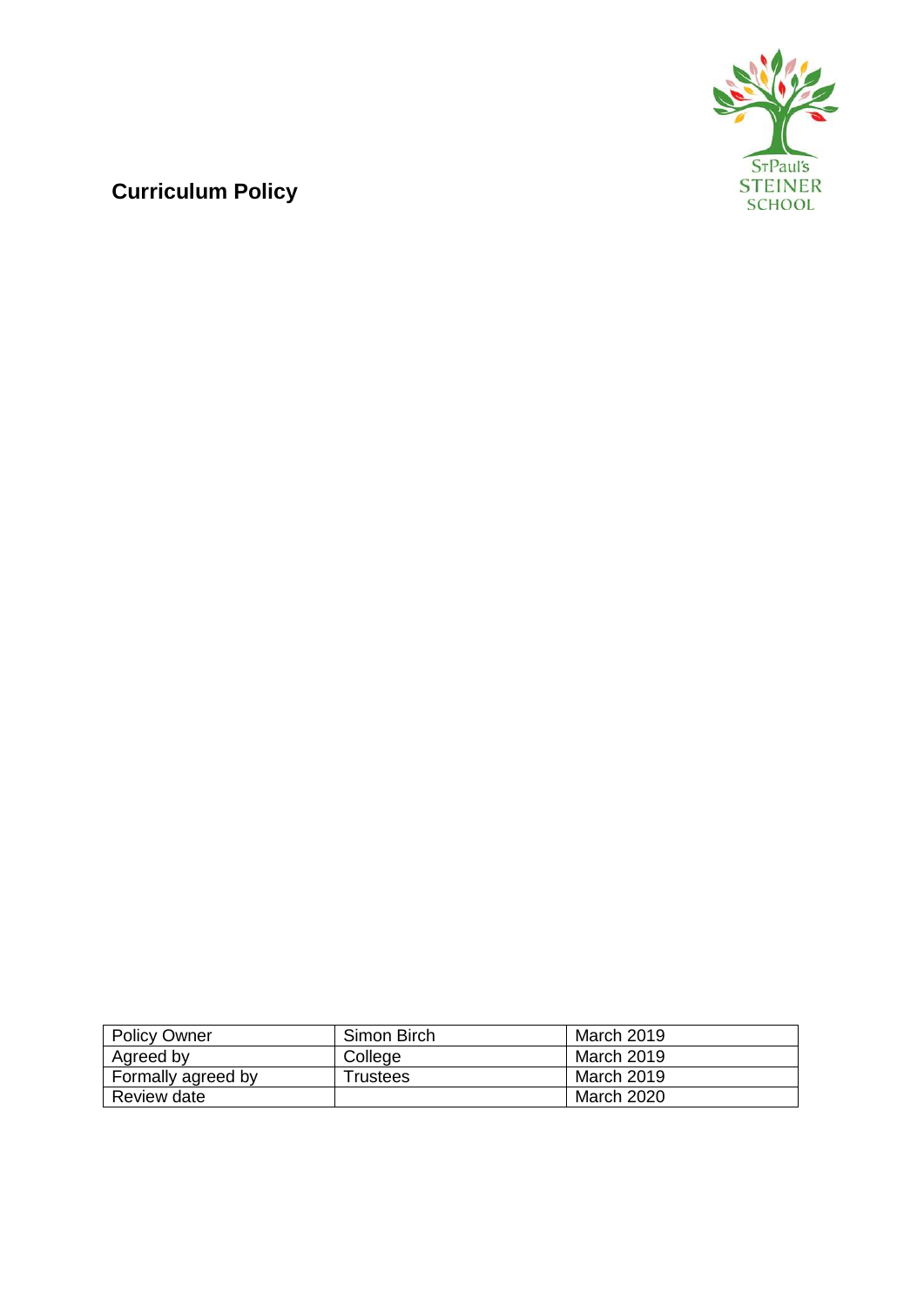# **The curriculum: Kindergarten**

Early Years from age 3-6 years: teaching works with the children's will, through activity, and through imitation. The day follows a regular rhythm of creative play, songs and counting games, an activity such as food preparation, bread making, painting or modelling, morning snack, outdoor play and story time. In Steiner Waldorf Kindergartens children benefit from an extended childhood. They have the opportunity to embed basic skills (physical, emotional, social and cognitive) and develop lifelong learning habits that enable them to become enthusiastic, imaginative, resilient, creative and eager to learn students. We follow the statutory Early Years Foundation Stage (with some exemptions granted by the DfE along with all Steiner Waldorf settings) for children up to the age of five.

The content of the child's whole environment is the learning context; the child imitates the people and activity that are in his/her environment. In the kindergarten, experiential learning, discovery through creative play and social interaction with peers and teachers constitute the main education themes. Skills and knowledge are acquired through play, daily activities and social interaction. Children stay in the same Kindergarten with the same teacher for three years. In the final year (age 5-6) there is an additional curriculum including weekly gardening lessons and special projects to meet the children's growing independence and developing skills. Please see curriculum framework for more details. The formal schooling process begins in Class 1 when, age 6 rising 7, reading and writing are introduced.

# **The curriculum: Class 1(Year 2) to Class 8 (Year 9)**

From Class 1 the emphasis is on developing pupils' artistic expression and social capacities to foster creative and analytical modes of understanding.

The core subjects of the curriculum are delivered in the Main Lesson, up to a two-hour lesson at the beginning of each day that focuses on one topic continuously for usually three weeks. This develops the habit of sustained concentration on one topic, both over the twohour period and over the three weeks and allows in-depth exploration. The Main Lesson contains a wide range of activities and ways of engaging with the subject. For example, a maths Main Lesson could include dance movement, throwing and stamping out a rhythm, singing, art work, storytelling, mental and written arithmetic. This gives every kind of learner a point of access to the subject. The rhythm of the Main Lesson aims to meet the pupils' natural energy patterns so that they do not become restless or unfocused.

The Class Teacher who delivers the Main Lesson teaches the same class from Class 1 to Class 8 – unless circumstances prevent this. This continuity means the Class Teacher knows each pupil and the social dynamic of the class very well and so can facilitates the successful management of the social and interpersonal issues that relate to the increasing maturity of the pupils.

Pupils are regularly screened to assess their learning needs. Appropriate interventions supporting pupils with a wide range of needs can be made available. In addition to this provision the school also works and liaises with external agencies to meet the needs of pupils.

The school day starts with a two-hour multi-disciplinary Main Lesson taught to the whole class by the Class Teacher. The lessons after morning break are taught by mainly subject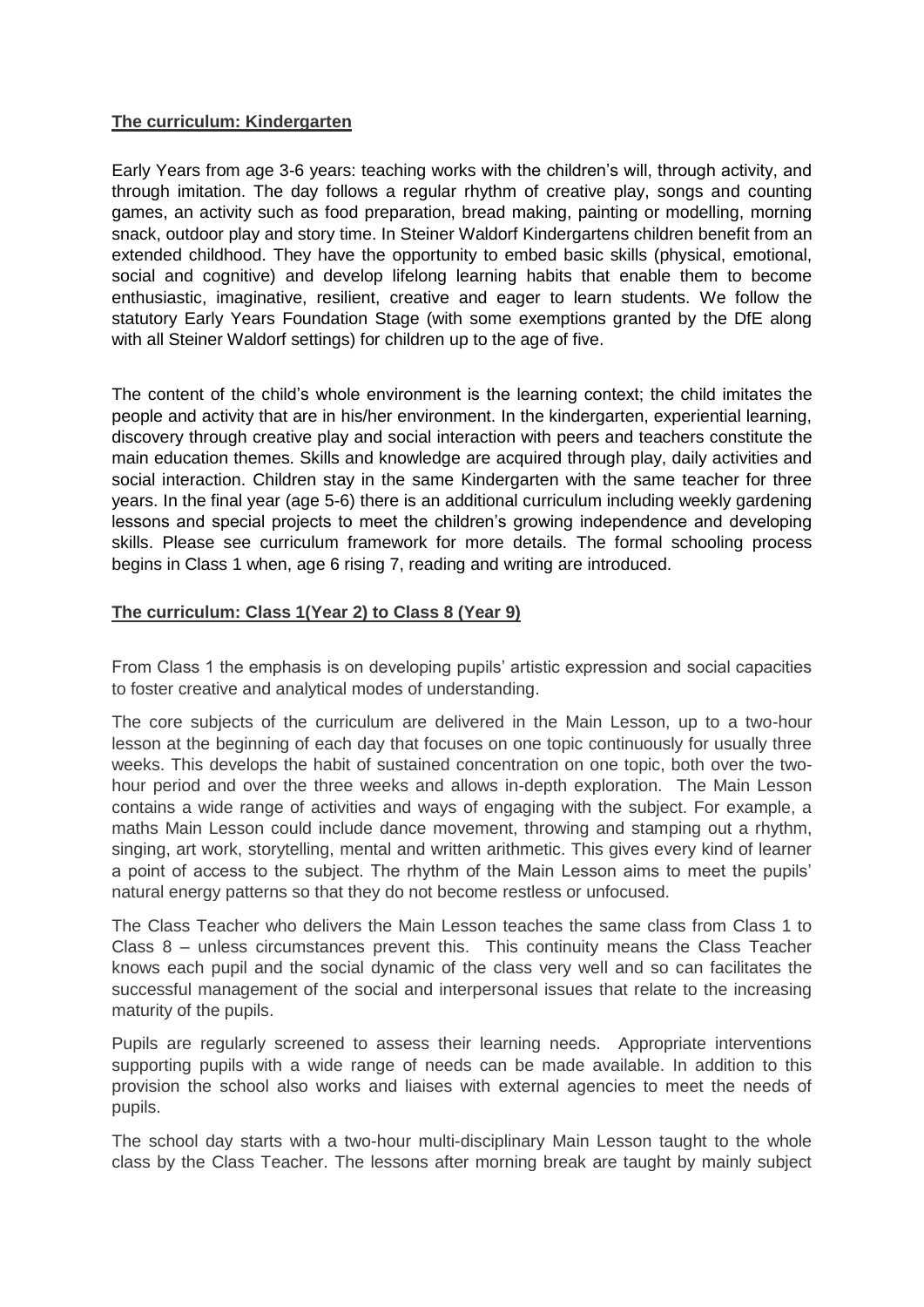teachers, with three subject lessons before lunch and then two further subject lessons after lunch. All timetables broadly follow this pattern.

# **Numeracy**

- Class 1 Introduction to addition, subtraction, multiplication and division
- Class 2 Mental practice and longer exercises, moving on to larger numbers, number bonds, odd and even numbers, columns and carrying over and simple geometry
- Class 3 Practice of all 12 tables continues; long multiplication and long division will be introduced, together with money handling and change, and various forms of measurement involving linear dimensions, liquids, solids and temporal intervals
- Class 4– Introduction of fractions; measurements and area work continue
- Class 5 Compass geometry are introduced, also the decimal system
- Class 6 Percentages, profit and loss, simple interest and proportion and ratio are covered; geometry lessons introduce the use of the protractor
- Class 7 Graphs and algebra, geometry
- Class 8 Fractions, squares and roots, equations and practical problems

## **Humanities**

A rich immersion in the humanities begins in Class 1, as each day children listen with rapt attention as the teacher tells a fairy tale or nature story. Progressing through the classes, the children absorb the legends of saints, multicultural folklore, Native American tales, Norse mythology and sagas; stories of Ancient India, Persia, Mesopotamia, Egypt and Greece; the History of Western civilization from Rome through the Middle Ages, the rise of Islam, the Age of Exploration, the Renaissance and Reformation. In the early years, by "living into" these cultures through legends and literature, children gain flexibility and an appreciation for the diversity of mankind.

The study of geography as a separate subject begins in Class 4 and starts with a study of the immediate environment, broadening out in the following years to regional, national and global studies.

- Class 4 Project work based on the study of the geography of the local area.
- Class 5 Geography of the British Isles. History: The culture and religion of early civilisations of India, Persia, Babylonia and Egypt, moving on to classical ancient Greek history.
- Class 6 European physical and human geography. History Roman Empire, Roman Britain; field trip to Roman site, the rise of Christianity, Saxon and Danish invasions of Britain, William the Conqueror.
- Class 7 World geography, including focus on one continent and looking at the cultural, material and economic conditions of specific societies. History: the Middle Ages and the transition from feudalism to the Renaissance, and the Age of Discovery with the great voyages of the 15th to the 17th centuries
- Class 8 Climate, weather systems, trade and wealth of nations.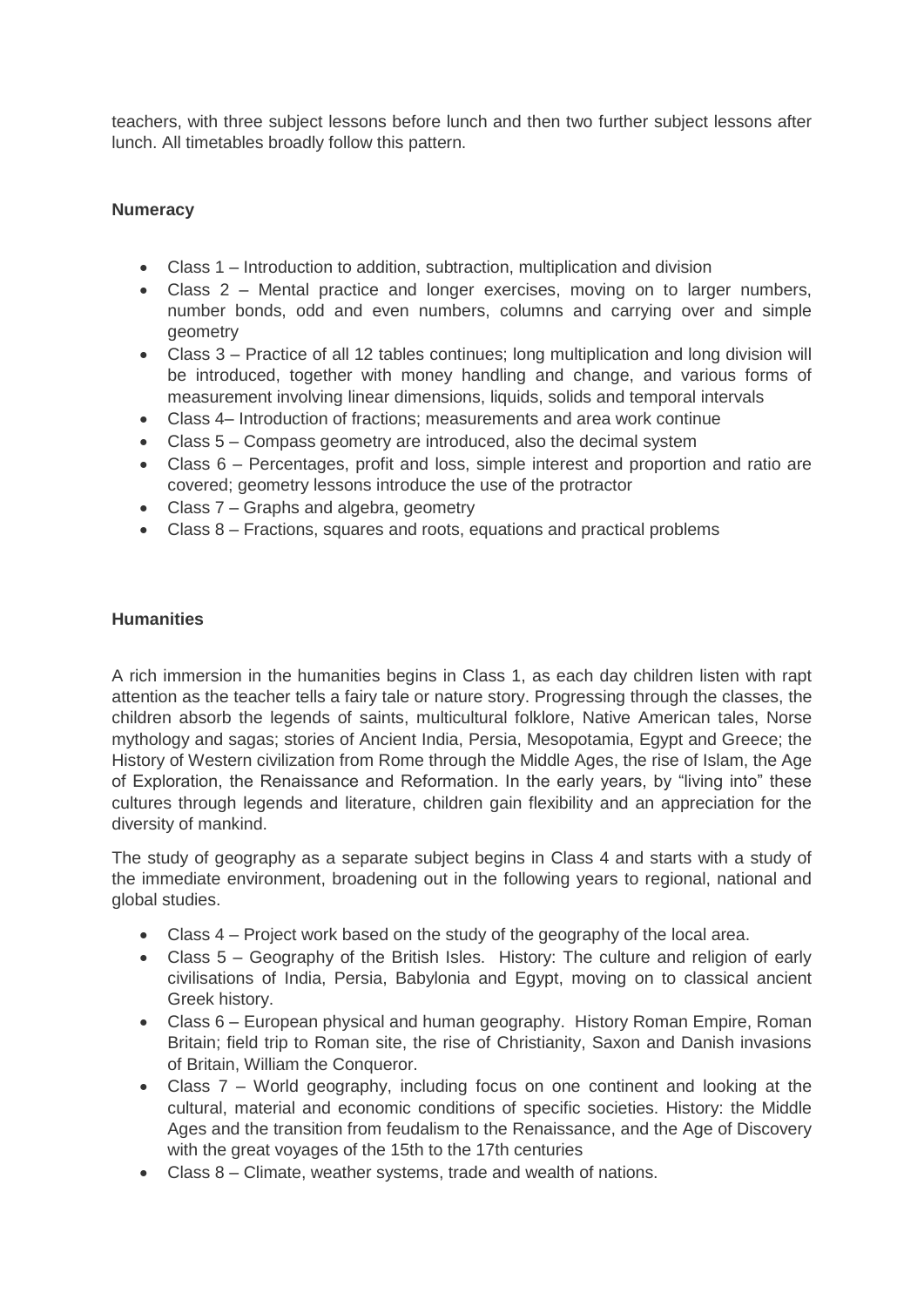#### **Modern Foreign Languages**

From Class 1 onwards, children learn a wide range of German and French vocabulary and short phrases through songs, verses, poems, recitation, games and cultural activities. The written language is introduced towards the end of Class 3 or beginning of Class 4 where pupils also begin to gain an understanding of the grammar, spelling, phonics and structure of the language.

## **Technology and ICT**

Pupils are introduced to a wide range of simple technologies through their practical creative work starting with cooking and sewing. As they get older this develops to include gardening, building, woodwork, pottery and metalwork. In these activities they use an increasing range of hand tools, and learn how mechanical tools function. E-safety and computer technology are introduced towards the end of the Lower School when the pupils have developed an understanding of a range of mechanical technologies in the broad context of other disciplines.

## **Religious Education**

Religious Education meets the local Agreed Syllabus. The moral and spiritual well-being of the children is nurtured by developing a strong sense of belonging for all children whatever their faith background. This is achieved through a calendar of seasonal festivals that the school celebrates together. A sense of reverence and an attitude of tolerance and respect towards each other is encouraged and modelled by the teachers and reinforced by verses said at the beginning and end of the day. From Class 2 pupils have a separate RE lesson each week where they learn about historic and contemporary religious beliefs from all the main religious traditions. Pupils develop a well-informed understanding of world religions, and a strong sense of the value of community and of the wonder of the natural world.

# **Eurythmy**

Eurythmy is an art of movement that engages the whole human being. It aims to harmonise the child physical well-being with their feelings or emotions. Regular eurythmy practice lessons help children to become more coordinated, graceful and alert and to be more at ease with themselves. In the eurythmy lesson the children move to poetry, prose text and live instrumental music and this experience deepens their aesthetic appreciation of literature and music and complements other aspects of the curriculum. Eurythmy also requires the children to work in groups which develops spatial awareness and a capacity to sense the movements of the group as a whole, while also concentrating on their own movement.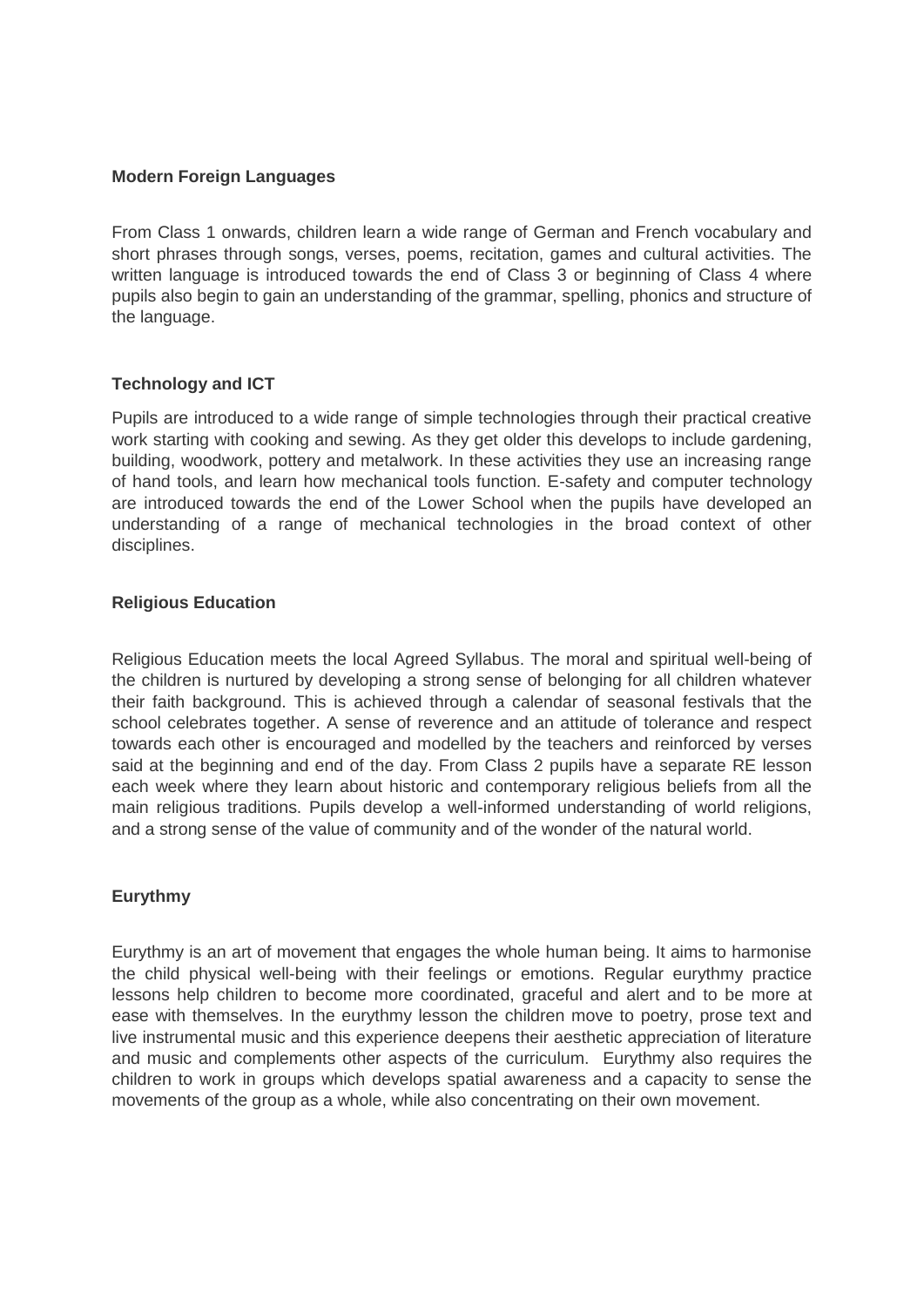## **Physical Education**

There is both integrated and discrete physical education. Integrated physical education includes the movement exercises that come at the beginning of Main Lesson to help the pupils to settle their focus for learning. The use of rhythm and movement may come into many lessons, such as maths where pupils, for example may throw and catch beanbags as they recite times tables, or a foreign language, where pupils might follow a sequence of movements when learning parts of the body.

Weekly **games** lessons include a wide range of team games. In the younger classes games are always introduced with a story so that the physical activity has an imaginative focus. Around Class 5 the ancient Greek Olympic events are introduced: running, jumping, discus and javelin. Ball games are introduced with rules tailored to the age group. From Class 7 to Class 10, there is a more formal games programme, which introduces the pupils to a broad range of activities including: hockey, badminton, swimming, volleyball and basketball as well as some athletics and gymnastics.

## **The Natural Environment**

The curriculum respects the restorative benefits of the natural world and the outdoor programme includes land work, farming, and a range of science main lessons, field trips, as well as well-planned outdoor spaces for playing, and opportunities to hold lessons in outdoor classrooms. Science is introduced through a series of Main Lessons, starting with Man and Animal in Class 3 when the class is presented with a project that focuses on the creatures that move in and around the earth. Then the British Isles is studied and the animal theme is continued, usually looking at animals that are native to our islands. In Class 5, the focus in the science Main Lesson shifts one step closer to the earth itself with the study of the plant kingdom and in Class 6 it moves on to the earth itself, with a Main Lesson in Mineralogy.

In these Main Lessons the scientific approach stresses the activity of the senses rather than the activity of dissecting and analysing the parts, because children at this stage learn most through what they can see, hear, smell, taste or touch. The aim is to bring the children's senses to life and science is a stimulating means to this goal.

## **Music**

Music is taught in an integrated way and as a separate subject. Singing and recorder playing is used in Main Lesson in a wide variety of contexts and all children sing daily. In the weekly music lesson all pupils learn musical notation and pupils have the opportunity to learn other musical instruments.

## **Art**

Art is taught in an integrated way and as a separate subject. Artistic work is an integral part of the Main Lesson and in a wide variety of contexts. Pupils have opportunities to learn a wide range of art techniques in weekly art lessons.